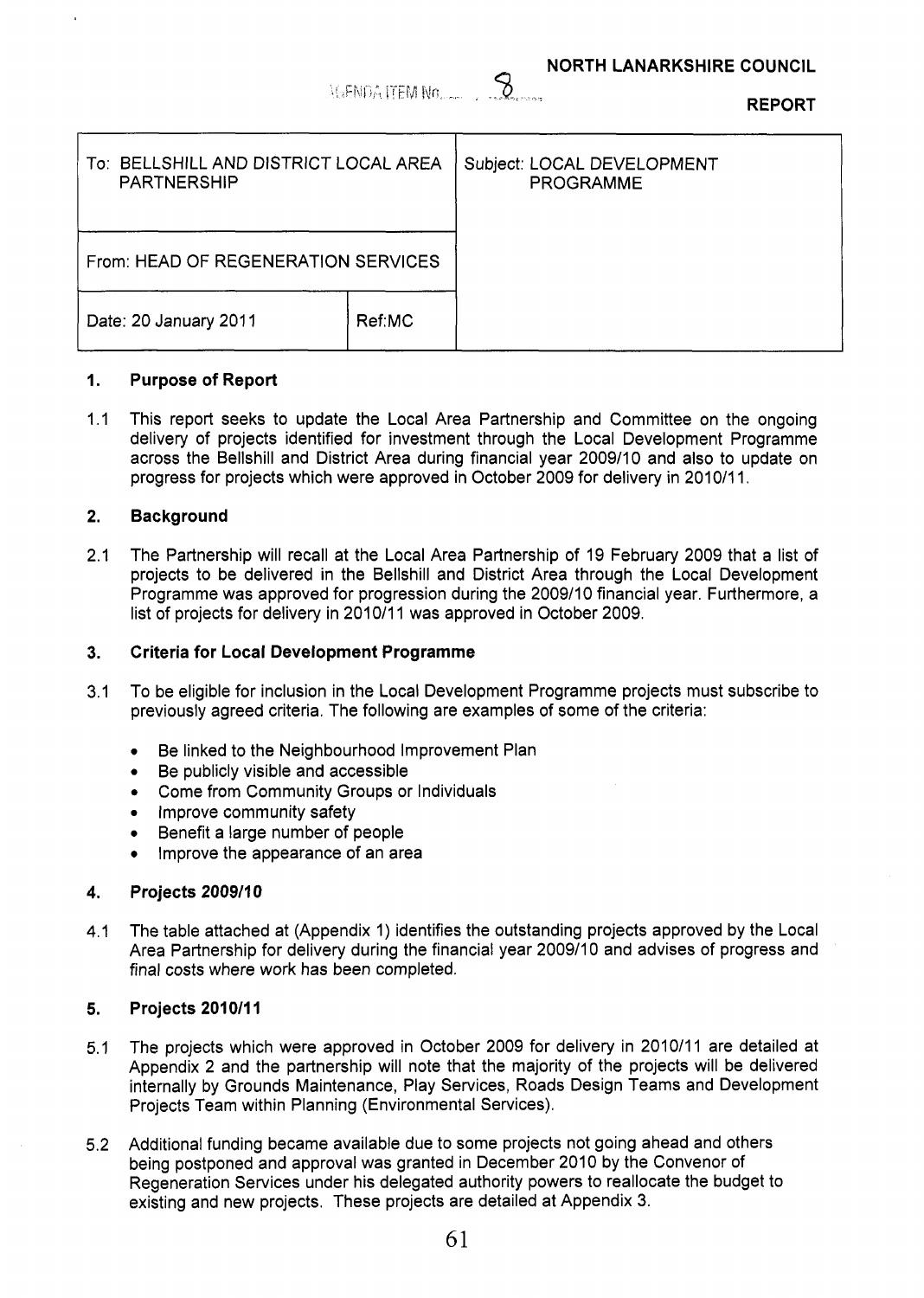### *6.*  **Corporate Considerations**

6.1 The Local Development Programme highlights the Council's commitment to neighbourhood regeneration and the value of the Local Area Partnerships.

### **7. Recommendations**

- 7.1 It is recommended that the Local Area Partnership:
	- (i) note the progress in relation to the delivery of the projects in and 2009/10 (Appendix 1) through the Local Development Programme;
	- note the progress in terms of projects for delivery in 2010/11 (Appendix 2) (ii)
	- homologate the changes to existing projects resulting in changes and postponement of projects and the re-allocation of funding to existing and new projects as detailed in Appendix 3 (iii)
	- that further progress be reported to future meetings of the LAP (iv)

**Maureen McConachie Head of Regeneration Services**  Local Government Access to Information Act: for further information about this report, please contact Matt Costello on 01698 403769 (20 January 2011)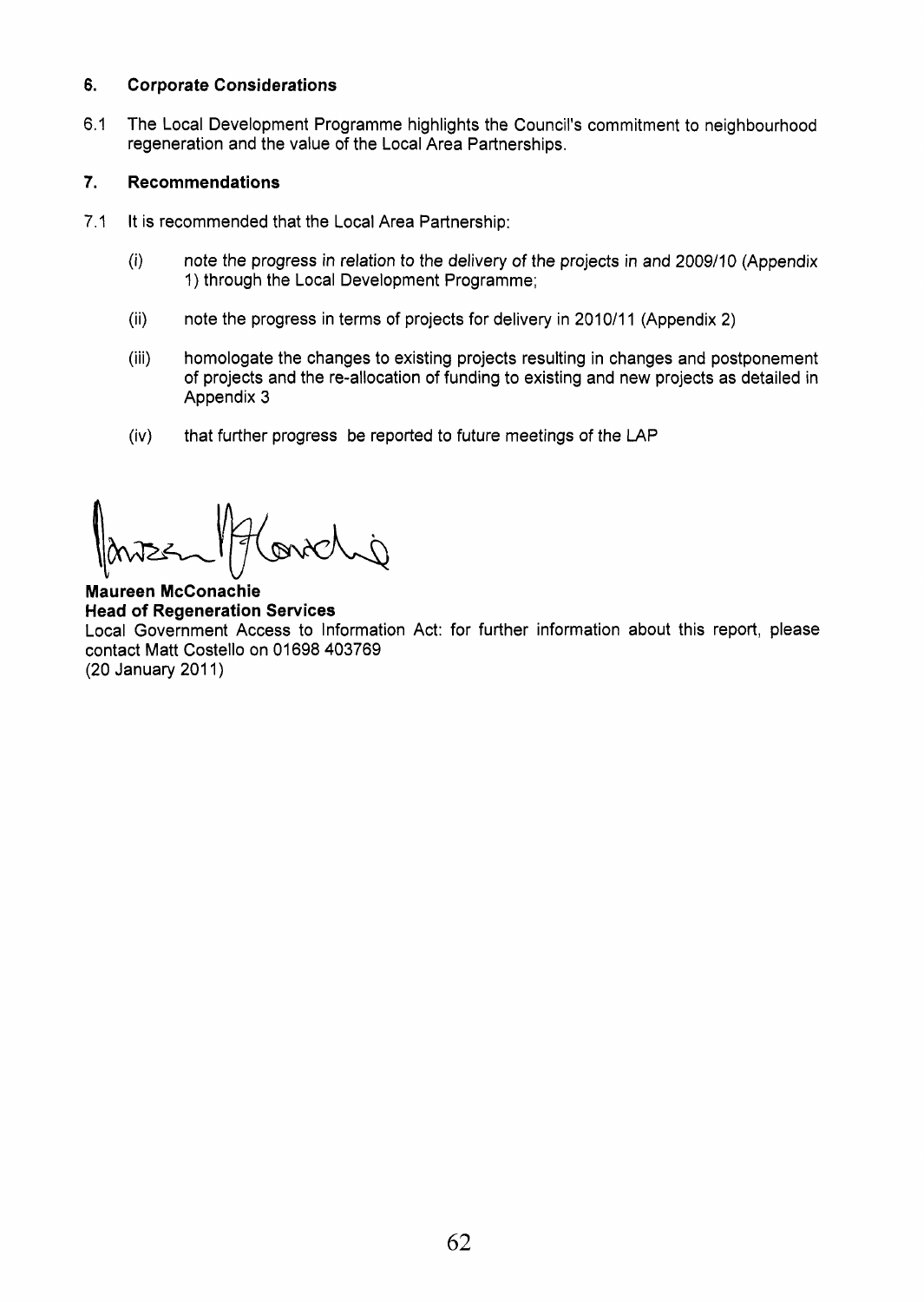## **Appendix 1**

## **Bellshill and District Local Development Programme 2009/10**

**J** 

| <b>Site and</b>         | <b>Project</b> | Indicative/       | <b>Status</b>                              |
|-------------------------|----------------|-------------------|--------------------------------------------|
| <b>Address</b>          | Ref No.        | <b>Final Cost</b> |                                            |
| <b>Bellshill - Lane</b> | 09/10/B15      | £7,526 $(F)$      | In progress - awaiting formal lane closure |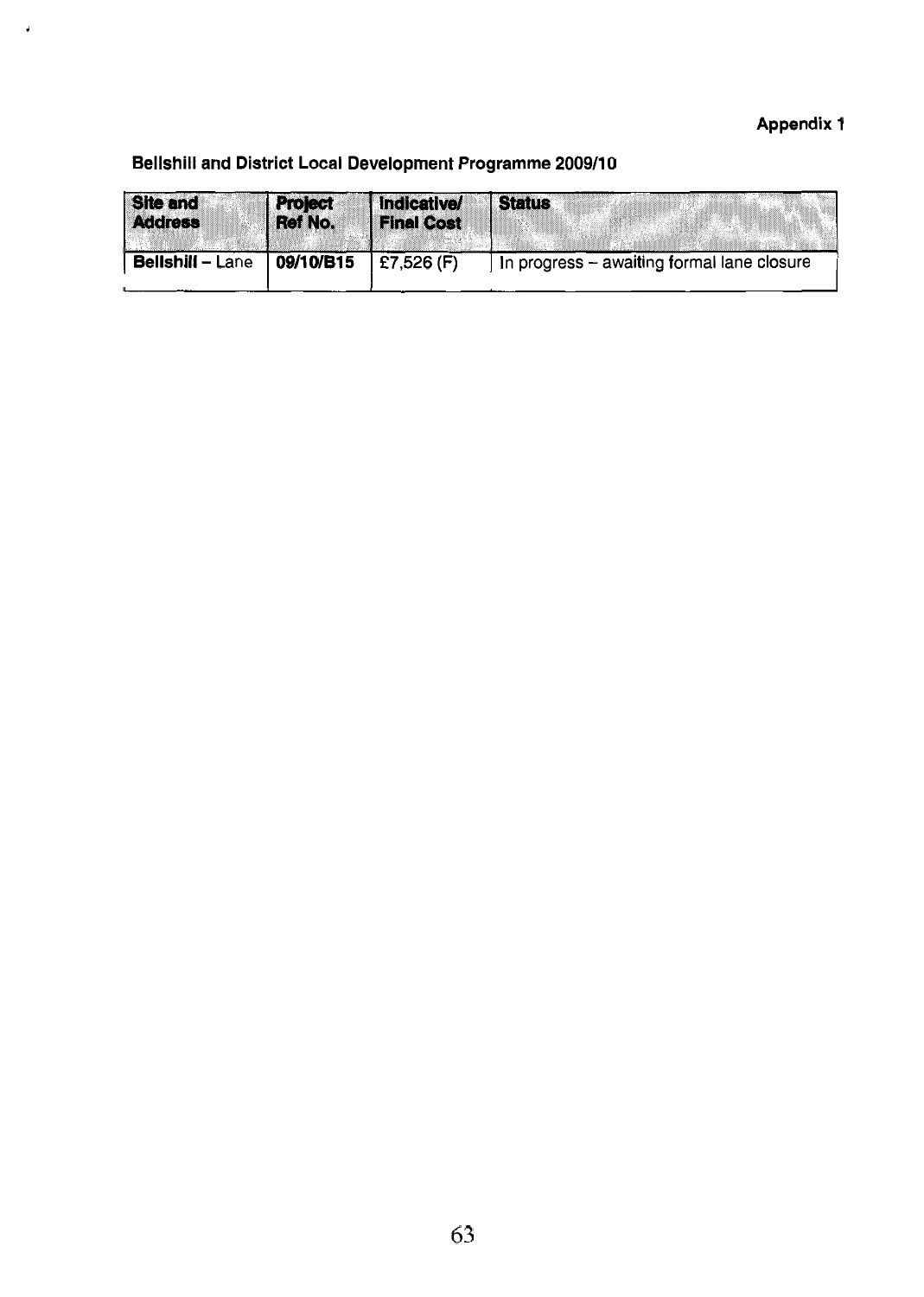## **Appendix 2**

## **Bellshill and District Local Development Programme 2010/11**

 $\label{eq:2} \mathcal{A}^{\text{max}}_{\text{max}} = \mathcal{A}^{\text{max}}_{\text{max}}$ 

| <b>Site and</b><br><b>Address</b>                                    | <b>Project</b><br><b>Ref No.</b> | Indicative<br>Cost | <b>Status</b>                                                                                                                                                                                                                        |
|----------------------------------------------------------------------|----------------------------------|--------------------|--------------------------------------------------------------------------------------------------------------------------------------------------------------------------------------------------------------------------------------|
| <b>Clydesdale Rd</b><br><b>Bellshill</b>                             | 10/11B01                         | £15,000            | Discussions have been held with Grounds<br>maintenance regarding this project. Work<br>Complete September 2010.                                                                                                                      |
| Myrtle Rd<br><b>Viewpark</b>                                         | 10/11B02                         | £20,000            | Discussions have been held with Grounds<br>maintenance regarding this project.<br>Completed Oct 2010                                                                                                                                 |
| <b>Shirrel Burn</b>                                                  | 10/11B03                         | E20,000            | Discussions have been held with Grounds<br>maintenance regarding this project. Unable<br>to proceed due to essential road works in<br>area.                                                                                          |
| <b>Olive Court</b>                                                   | 10/11B04                         | £35,700            | Main works completed in October 2010.<br>additional lighting to be installed December<br>2010.                                                                                                                                       |
| Caledonian<br><b>Avenue</b><br><b>Bellshill</b>                      | 10/11B05                         | £10,000            | This project will not proceed due to the<br>proposed development of a park and ride<br>facility in this area. The funding will be<br>utilised to support other projects re CCTV<br>Relocation                                        |
| <b>Viewpark Glen</b>                                                 | 10/11B06                         | £20,000            | Details of the work to be undertaken have<br>been submitted by the Central Scotland<br>forestry trust and work is ongoing                                                                                                            |
| <b>McDougall</b><br><b>Quad at</b><br><b>Strathclyde</b><br>Park     | 10/11B07                         | £8,000             | This project was brought forward to 09/10<br>and work has now been completed.                                                                                                                                                        |
| <b>Aitkenhead Rd</b><br><b>Tannochside</b>                           | 10/11B08                         | £3,000             | Details of the work to be undertaken have<br>been submitted by the local residents group<br>and the funding will contribute to this work                                                                                             |
| <b>Babylon</b><br><b>Ave/Lawmuir</b><br><b>Rd (Footfield</b><br>Rd ) | 10/11B09                         | £15,000            | Following consultation with roads section,<br>this site has been deemed unsuitable for car<br>parking due to safety concerns. To be<br>further considered by LAP. See Appendix 3<br>for further information.                         |
| Glencalder<br><b>Cres Bellshill</b>                                  | 10/11B10                         | £20,000            | Site Visit has taken place re this car parking<br>project, there are issues regarding the cost<br>effectiveness of this project due to the high<br>cost of diverting existing services. Project<br>being removed from approved list. |
| <b>Easterwood</b><br><b>Cres Viewpark</b>                            | 10/11B11                         | £25,000            | Site Visit has taken place regarding this car<br>parking project. Contract awarded, work<br>due to commence December 2010                                                                                                            |
| <b>Liberty Rd</b><br>Garden                                          | 10/11B12                         | £10,000            | This funding has been made available to the<br>project and work is ongoing. Further<br>updates will be provided as work progresses                                                                                                   |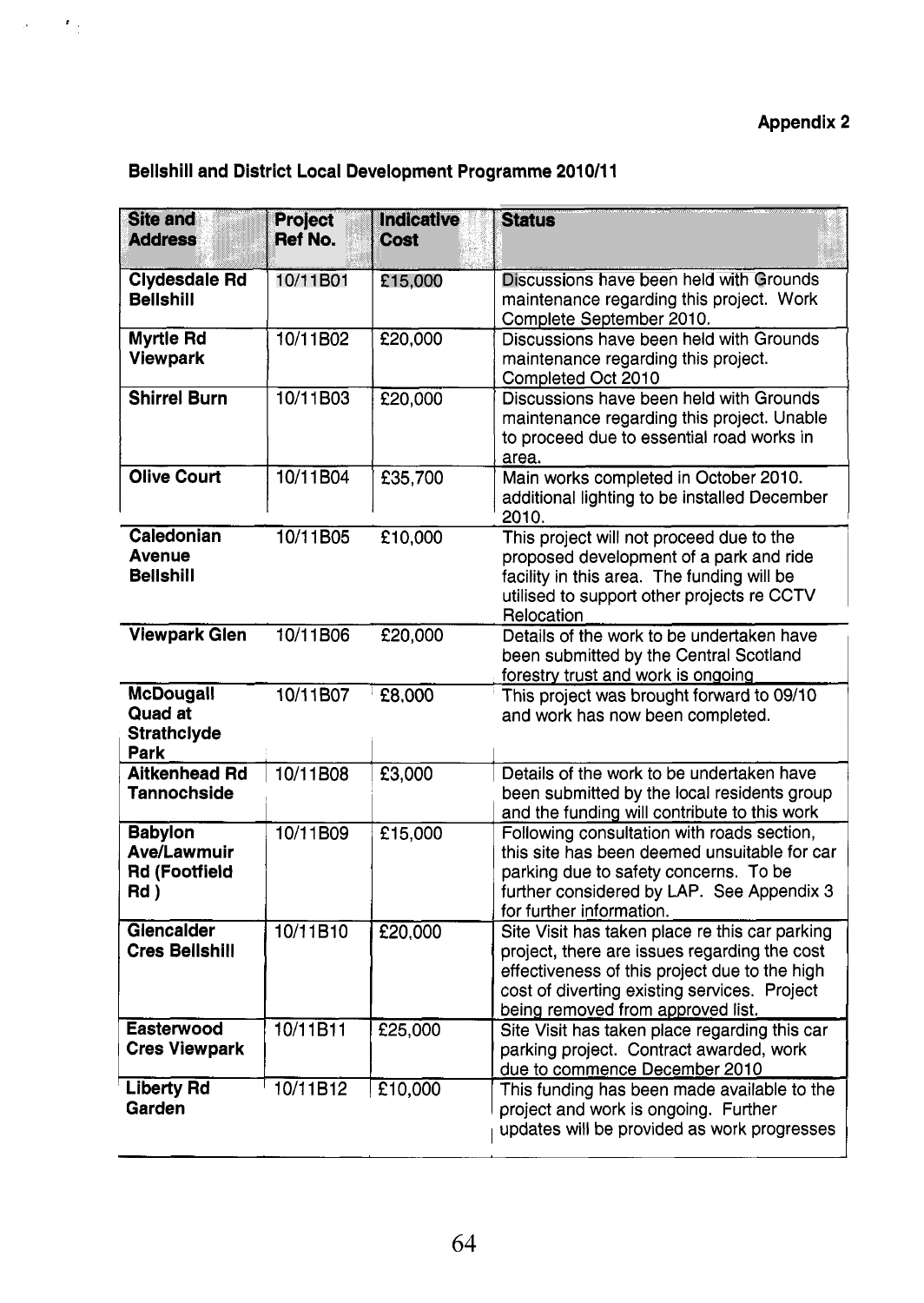# **Appendix 3**

| Site and<br><b>Address</b>               | Project<br><b>Ref No:</b> | <b>Current</b><br><b>Budget</b><br><b>Approved</b> | <b>Additional Budget</b><br><b>Required</b> | <b>Reason</b>                                                                                                                                                    |
|------------------------------------------|---------------------------|----------------------------------------------------|---------------------------------------------|------------------------------------------------------------------------------------------------------------------------------------------------------------------|
| <b>Shirrel Burn,</b><br>Holytown         | 10/11 B03                 | E20,000                                            | Nil                                         | Removal of this<br>project and allocate<br>the budget of<br>£20,000 to the<br>existing project at<br>B15 Cuckoo Way,<br>Holytown                                 |
| Cuckoo Way,<br>Holytown                  | 10/11 B15                 | £25,000                                            | £20,000<br>Total Budget £45,000             | This project was<br>estimated at<br>£25,000 however,<br>essential ground<br>investigation works<br>have been required<br>which have added to<br>costs.           |
| <b>Babylon Road,</b><br><b>Bellshill</b> | 10/11 B09                 | £15,000                                            | Nil                                         | Approval is sought<br>to remove this<br>project and allocate<br>the budget of<br>£15,000 to a new<br>project B10/11 B30-<br>Hamilcombe Road,<br><b>Bellshill</b> |
| Hamilcombe<br>Road,<br><b>Bellshill</b>  | 10/11 B30                 | <b>Nil</b>                                         | £14,000<br>Total Budget £14,000             | This is a new<br>project which can<br>be delivered by<br>Grounds<br>Maintenance<br>to create parking<br>spaces at this<br>site.                                  |
| Ella Gardens,<br><b>Mossend</b>          | 10/11 B13                 | £15,000                                            | Nil                                         | Approval is<br>sought to remove<br>this project and<br>allocate the<br>budget of<br>£15,000 to a new<br>project 10/11<br>B 31 at Calder<br>Road, Mossend         |

 $\epsilon$